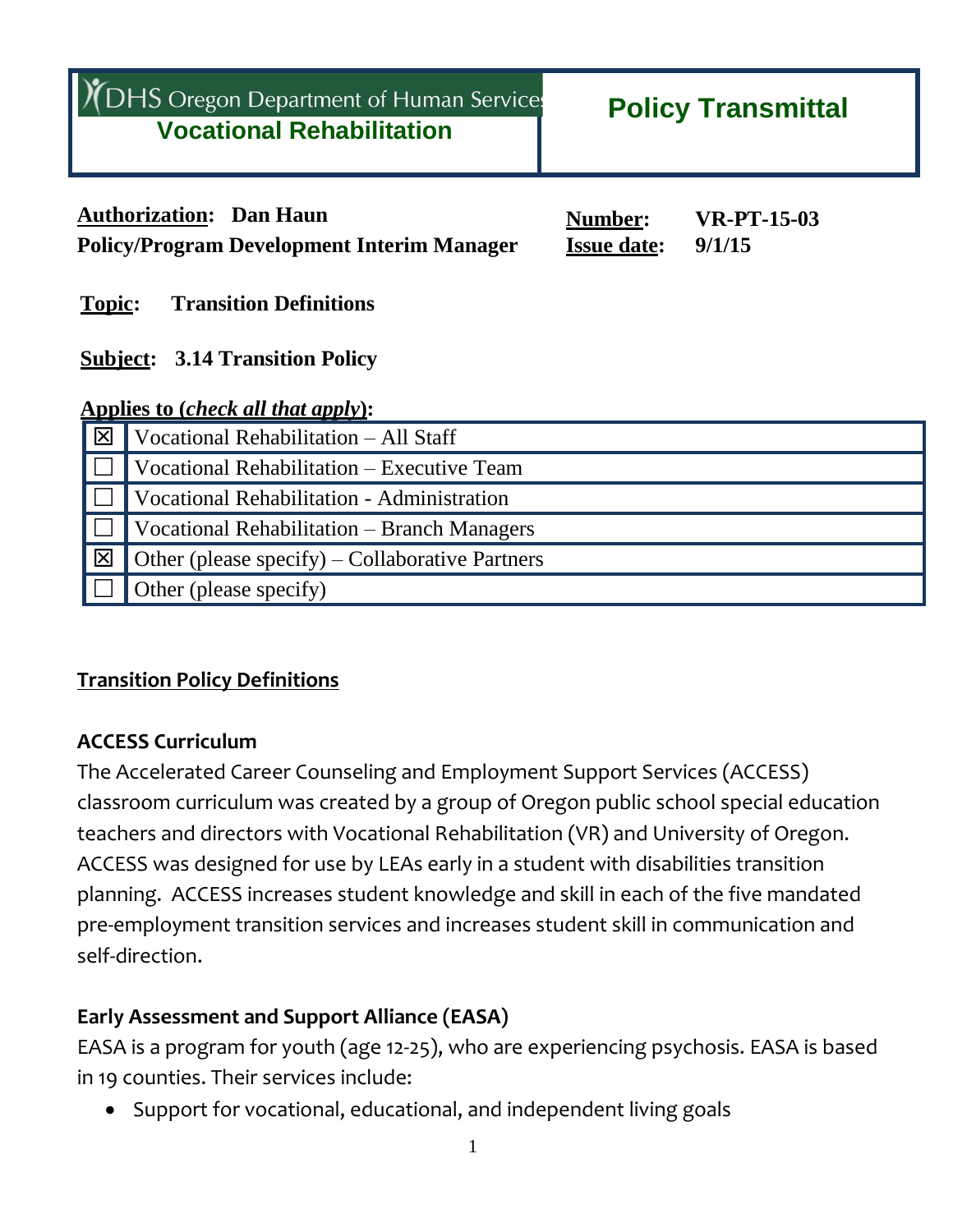- Rapid access to psychiatric and counseling services
- Education about causes, treatment, and management of psychosis; rights in employment, school and housing; and resources
- Support and education groups
- Mentor and volunteer opportunities <http://www.easacommunity.org/>

## **Employment First (EF) Teams**

These are community teams made up of VR Counselors (VRCs) special education teachers, and local service agency staff. EF teams are based in 14 counties including the most populated in Oregon. The teams were designed to facilitate employment (and post-secondary education/training leading to employment) for individuals with intellectual and/or developmental disabilities (IDD). The 14 counties represent service areas greater than the boundaries of the county and the lessons learned and process developed by each EF team facilitates transition of all students with disabilities. Four of the teams are ODEP sponsored pilot sites developing Oregon best practices in seamless transition from school to work or education/training leading to employment.

## **Individuals with Disabilities Education Act (IDEA)**

The Individuals with Disabilities Education Act (IDEA) is a law ensuring services to children with disabilities throughout the nation. IDEA governs how states and public agencies provide early intervention, special education and related services to eligible infants, toddlers, children and youth with disabilities.

Infants and toddlers with disabilities (birth-2) and their families receive early intervention services under IDEA Part C. Children and youth (ages 3-21) receive special education and related services under IDEA Part B. [http://idea.ed.gov](http://idea.ed.gov/)

# **Individualized Education Program (IEP)**

A written plan that describes the educational program designed to meet a child's individual needs. Every child who receives special education services must have an IEP. The transition IEP is developed the year the student turns 16However, an IEP team may develop transition goals earlier than 16. The transition IEP must include information about the student's Preferences, Interests, Needs, and Strengths (PINS), the student's Functional Performance, developmental and functional performance, and goals and objectives which describe the specially designed instruction to be provided.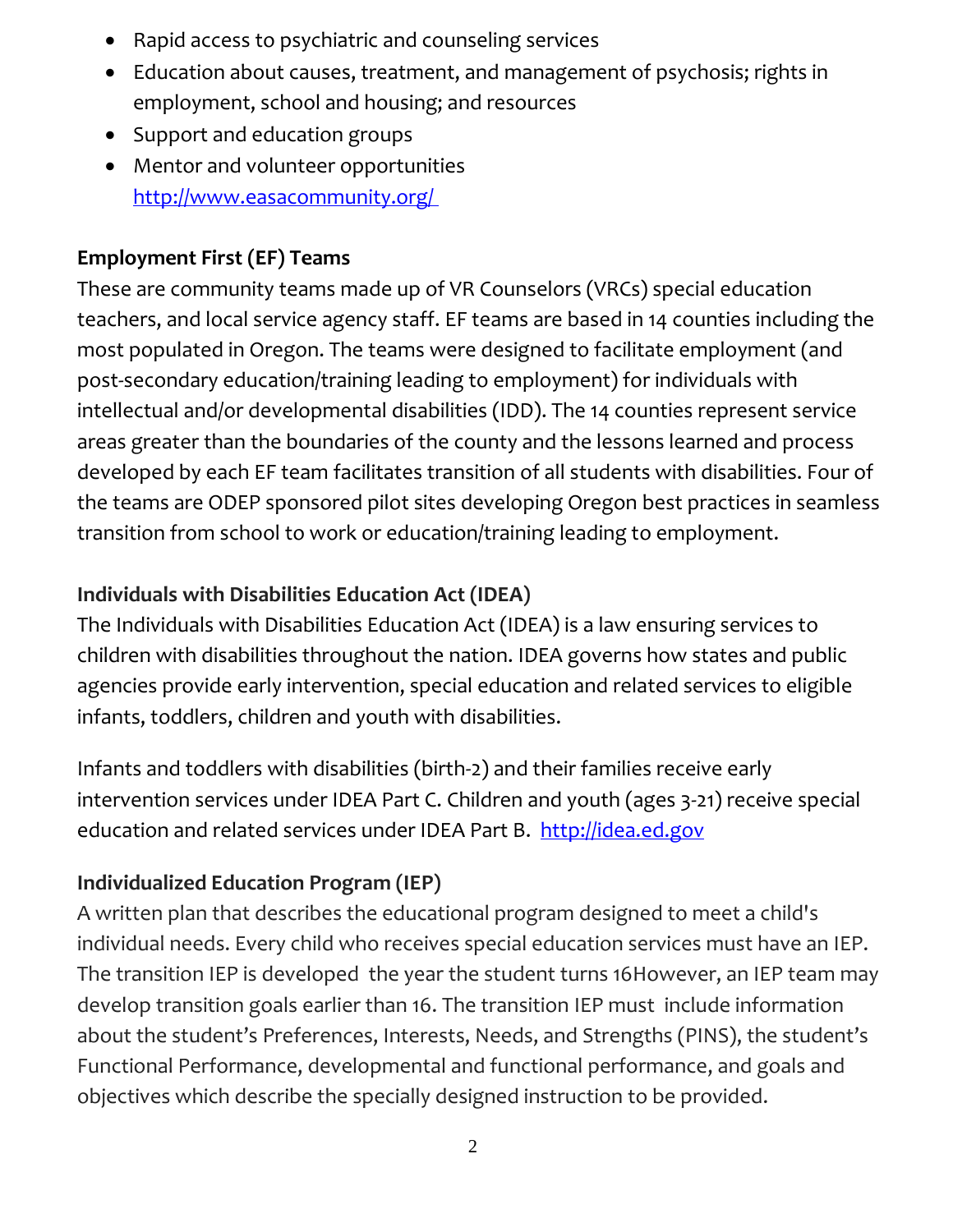## **Individualized Plan for Employment (IPE) for Students with Disabilities**:

An IPE is needed when a student with a disability requests Vocational Rehabilitation (VR) services beyond the basic pre-employment transition services and is found eligible for VR.

A transition student's IPE may differ from other IPEs because:

- it can have a more general, projected outcome
- it can develop over time, with ideally annual amendments
- it must contain the specific transition services needed by the student for the achievement of the employment goal

## **LEA (Local Educational Agency)**

A local school district.

## **Office of Developmental Disability Services (ODDS)**

A unit of the DHS responsible for planning, service delivery, payment and quality assurance for all service and supports to persons eligible for IDD services in Oregon.

## **ODDS Regional Employment Specialist:**

ODDS Regional Employment Specialist: This role is designed to help coordinate services for individuals who are eligible for I/DD Services through ODDS. These positions focus on providing regional support and work closely with VR and Department of Education to help individuals transition out of high school with the resources that they need to be successful in reaching their employment goals. Although this position is not specific to transition age students, this position may help an individual eligible for I/DD services access long-term supports through ODDS, coordinate regionally to help problem solve and work in close collaboration with others to coordinate training and technical assistance.

## **Oregon Department of Education (ODE)**

The Oregon Department of Education fosters excellence for every learner through innovation, collaboration, leadership, and service to our education partners. <http://www.ode.state.or.us/home/>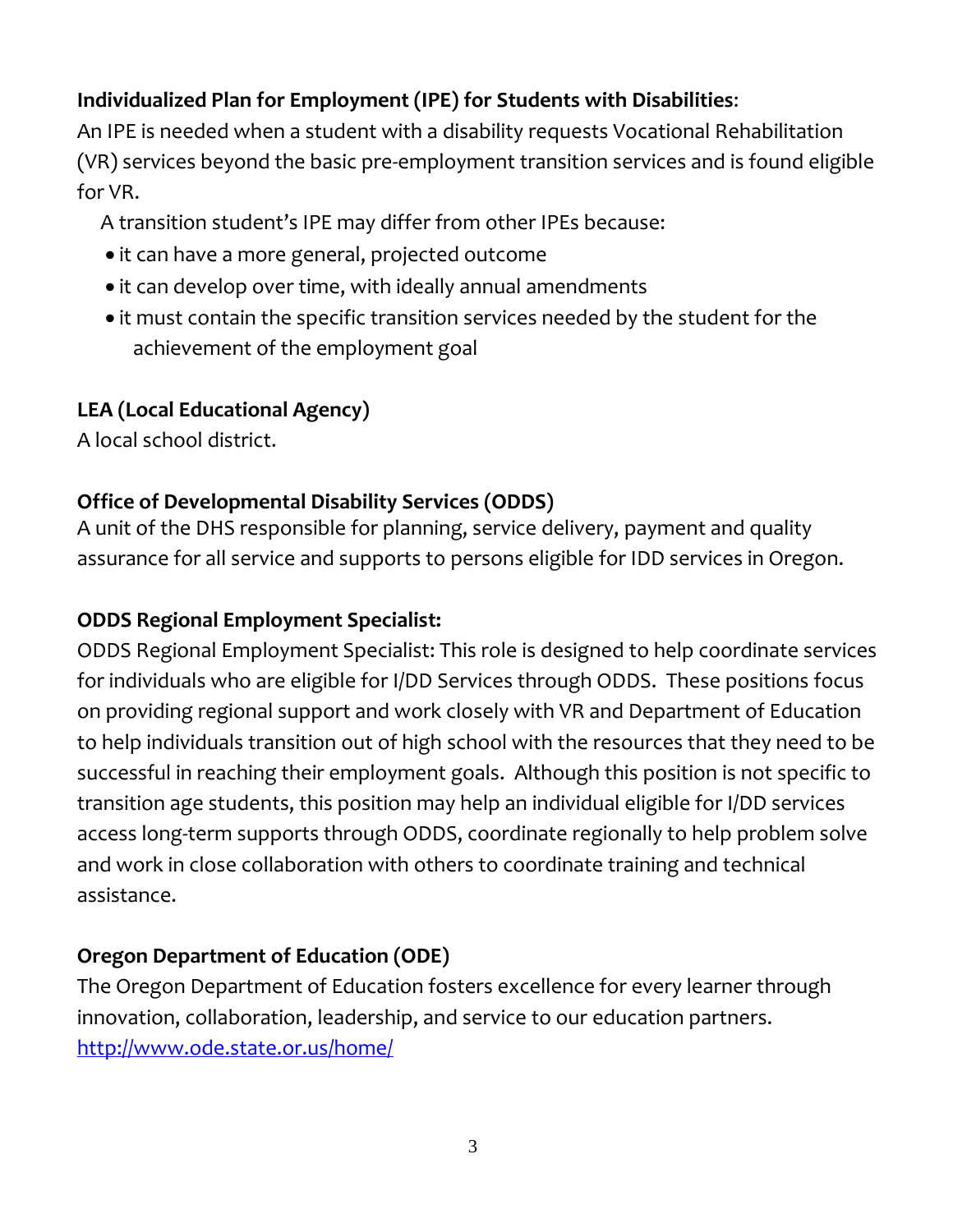### **Pre-Employment Transition Services**

Means the 5 required and 9 authorized (elective) activities specified in Work Incentives and Opportunities Act (WIOA). These pre-employment transition services are designed to provide job exploration and other services in the early stages of the transition process. The expectation is that VR will collaborate with the LEA in provision of these services.

Required Pre-Employment Transition Services are:

- Job exploration counseling
- Work-based learning experiences, in-school or after school or outside the traditional school setting that are in an integrated environment to the maximum extent possible
- Counseling on opportunities for enrollment in comprehensive transition or postsecondary educational programs at institutions of higher education
- Workplace readiness training to develop social skills and independent living;
- Instruction in self-advocacy, which may include peer mentoring

#### **Section 504**

Section 504 is a federal law that protects students with disabilities from being discriminated against at school. It requires the school to give a child the same opportunities as students without disabilities who go to school. The **504 Plan** is a **plan** developed to ensure that a child who has a disability identified under the law and is attending an elementary or secondary educational institution receives accommodations that will ensure their academic success and access to the learning environment.

### **Student with a Disability**

Children with disabilities" or "students with disabilities" means children or students who require special education or 504 services as the result of an eligible disability. Special education services are available to students from birth through 21.

### **Summary of Performance**

The Summary of Performance (SOP) is required under the IDEA of 2004. For a child who graduates with a regular diploma, or ages out of services at age 21, the local education agency "shall provide the child with a summary of the child's academic achievement and functional performance, which shall include recommendations on how to assist the child in meeting the child's postsecondary goals" §Sec. 300.305(e)(3). However, ODE **has provided guidance recommending that an SOP be completed for all students**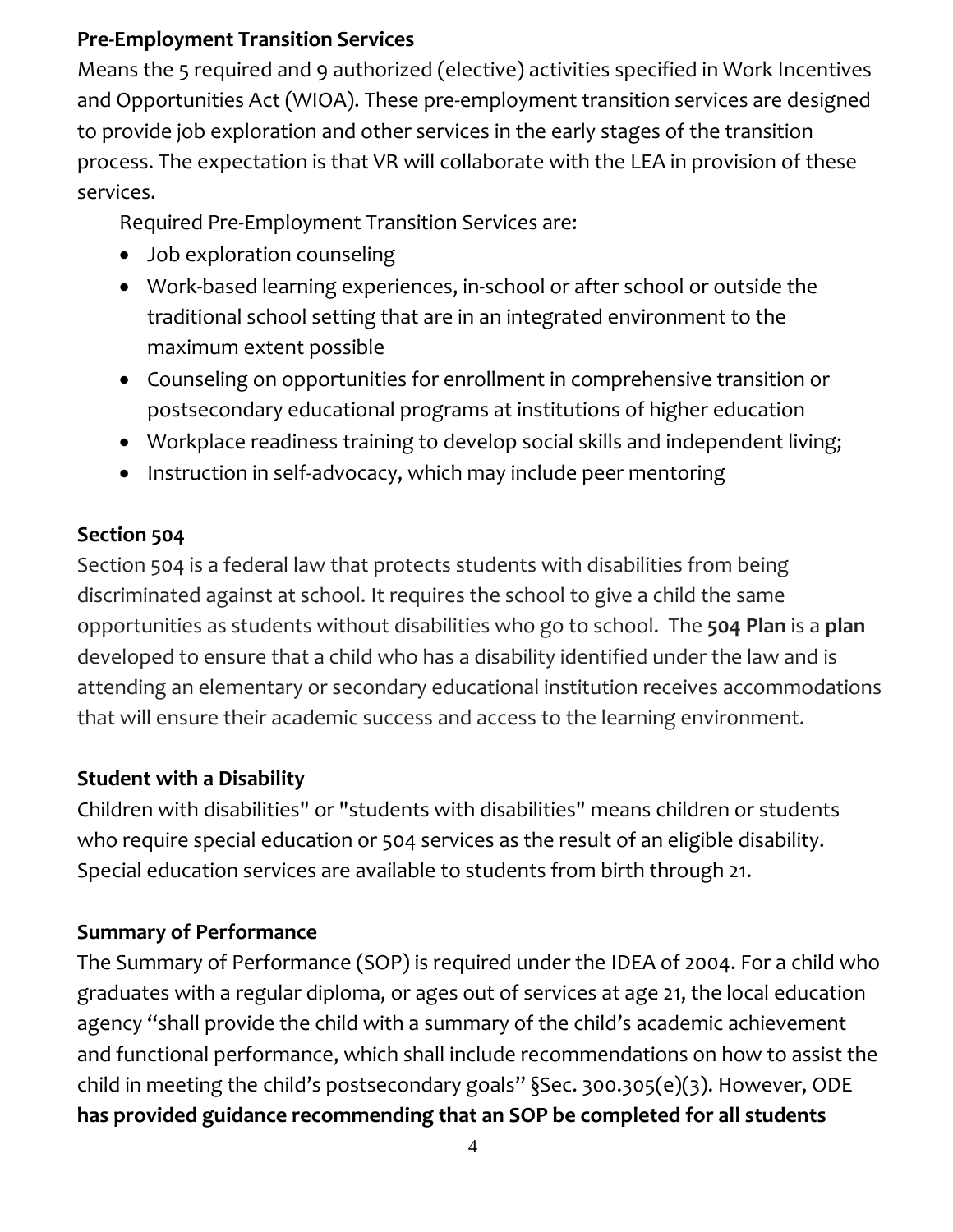**graduating with a standard diploma, a modified diploma, an extended diploma, and certificates.** The Summary of Performance, with the accompanying documentation, is important to assist the student in the transition from high school to higher education, training and/or employment. The SOP is most useful when linked with the IEP process and the student has the opportunity to actively participate in the development of this document. The SOP **must** be completed during the final year of a student's high school education. The completion of the SOP may vary depending on the student's postsecondary goals. If a student is transitioning to higher education, the SOP, with additional documentation, may be necessary as the student applies to a college or university. Likewise, this information may be necessary as a student applies for services from state agencies such as vocational rehabilitation. In some instances, it may be most appropriate to wait until the spring of a student's final year to provide an agency or employer the most updated information on the performance of the student.

#### **Transition Network Facilitators**

The Transition Network Facilitators (TNF) support the Governor's Executive Order (No.15-01) to further improve Oregon's systems of designing and delivering employment services for students with disabilities. The Transition Network Facilitator will work to support the collaborative efforts of Vocational Rehabilitation and Local Education Agencies in Oregon in the implementation of the Workforce Innovate Opportunity Act and the provision of Pre-Employment Transition Services (PETS).

## **Transition Planning**

The IEP process must include transition planning services for all special education students at age 16. However, this process can begin as early as age 14. The transition plan should include specially designed instruction, related services, community experiences, the development of employment and other post-school adult living objectives, and If appropriate, goals to assist in the acquisition of daily living skills and the provision of a functional vocational evaluation.

### **Transition Services**

The term `transition services' means a coordinated set of activities for a child with a disability that is designed to be a results-oriented process, that is focused on improving the academic and functional achievement of the child with a disability to facilitate the child's movement from school to post-school activities, including post-secondary education, vocational education, integrated employment (including supported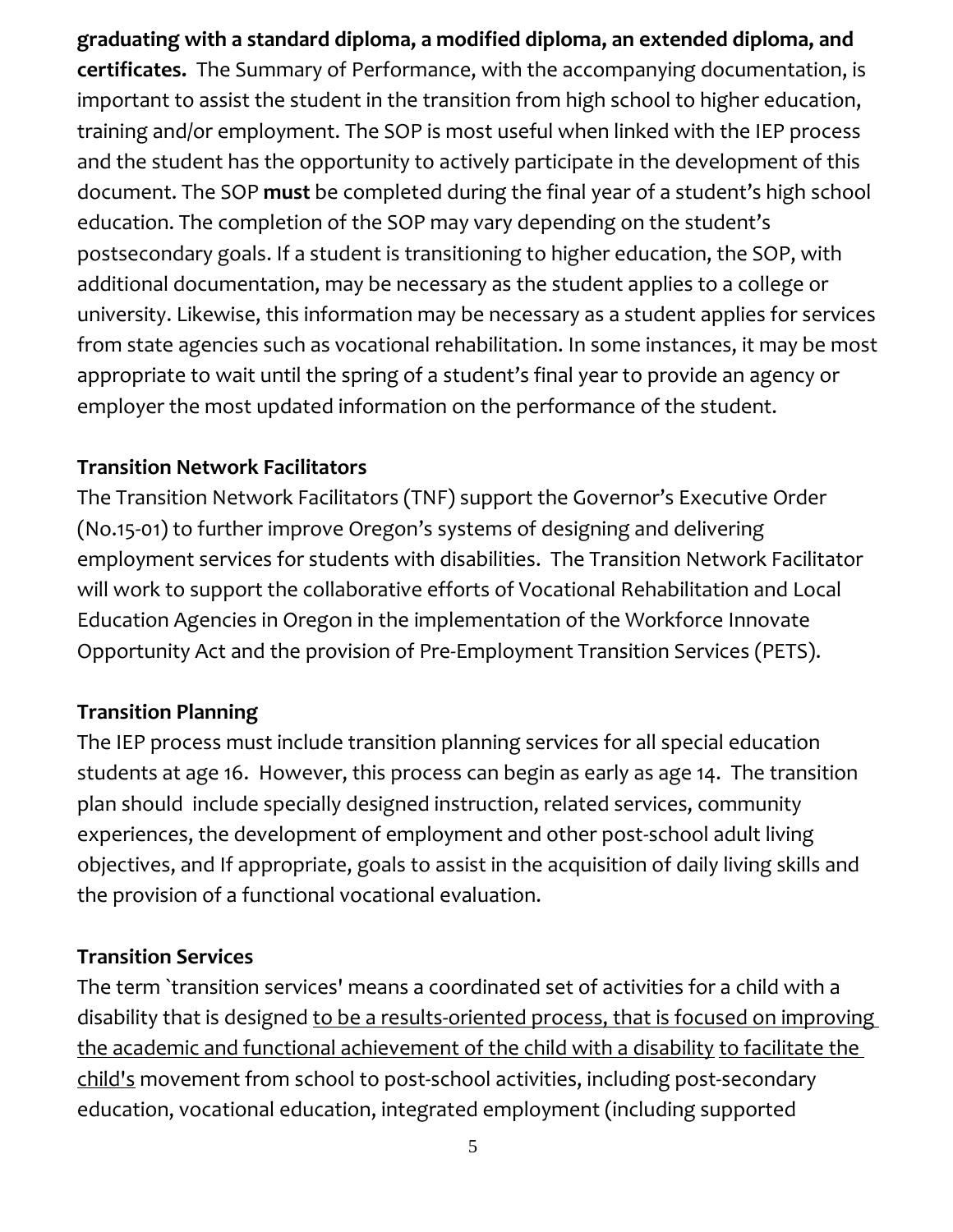employment), continuing and adult education, adult services, independent living, or community participation and is based on the individual child's needs, taking into account the child's strengths, preferences, and interests .

### **Transition Specialist**

A VR grant funded school district employee who is responsible for delivering or facilitating delivery of local YTP activities and functions.

### **Tribal Vocational Rehabilitation Programs**

A vocational rehabilitation program as authorized in Section 121 of the Rehabilitation Act (amended 1998). VR has cooperative agreements with Tribal Vocational Rehabilitation Programs of: the Confederated Tribes of the Grand Ronde Community of Oregon, Confederated Tribes of the Klamath Falls; Confederated Tribes of the Siletz Indians of Oregon; Confederated Tribes of the Umatilla Indian Reservation; and Confederated Tribes of Warm Springs.

### **VR Office Locator for Schools and Families**

A web-based tool that provides the name of the VR staff person who is the primary school contact and the location of the local Vocational Rehabilitation Branch office. <http://www.oregon.gov/dhs/vr/Pages/vr-offices.aspx>

### **Youth Transition Program (YTP)**

The Youth Transition Program (YTP) is an Oregon Vocational Rehabilitation Services program that serves youth with disabilities in 76% of Oregon's school districts. Foundation YTP services, consistent in all YTP programs, include Pre-Employment Transition Services. YTP operates as a partnership between Oregon Vocational Rehabilitation Services (OVRS), the Oregon Department of Education (ODE), and the University of Oregon, College of Education (U of O/COE). [www.ytporegon.org](http://www.ytporegon.org/)

### **YTP Team**

Local YTP teams are comprised of a School District employee (Transition Specialist), VR Counselor, the local Transition Network Liaison, and participating students with disabilities and their families.

### **Youth with a Disability**

Is anyone who has a disability as defined in section 7(20) of the Act and is aged 14 to 24,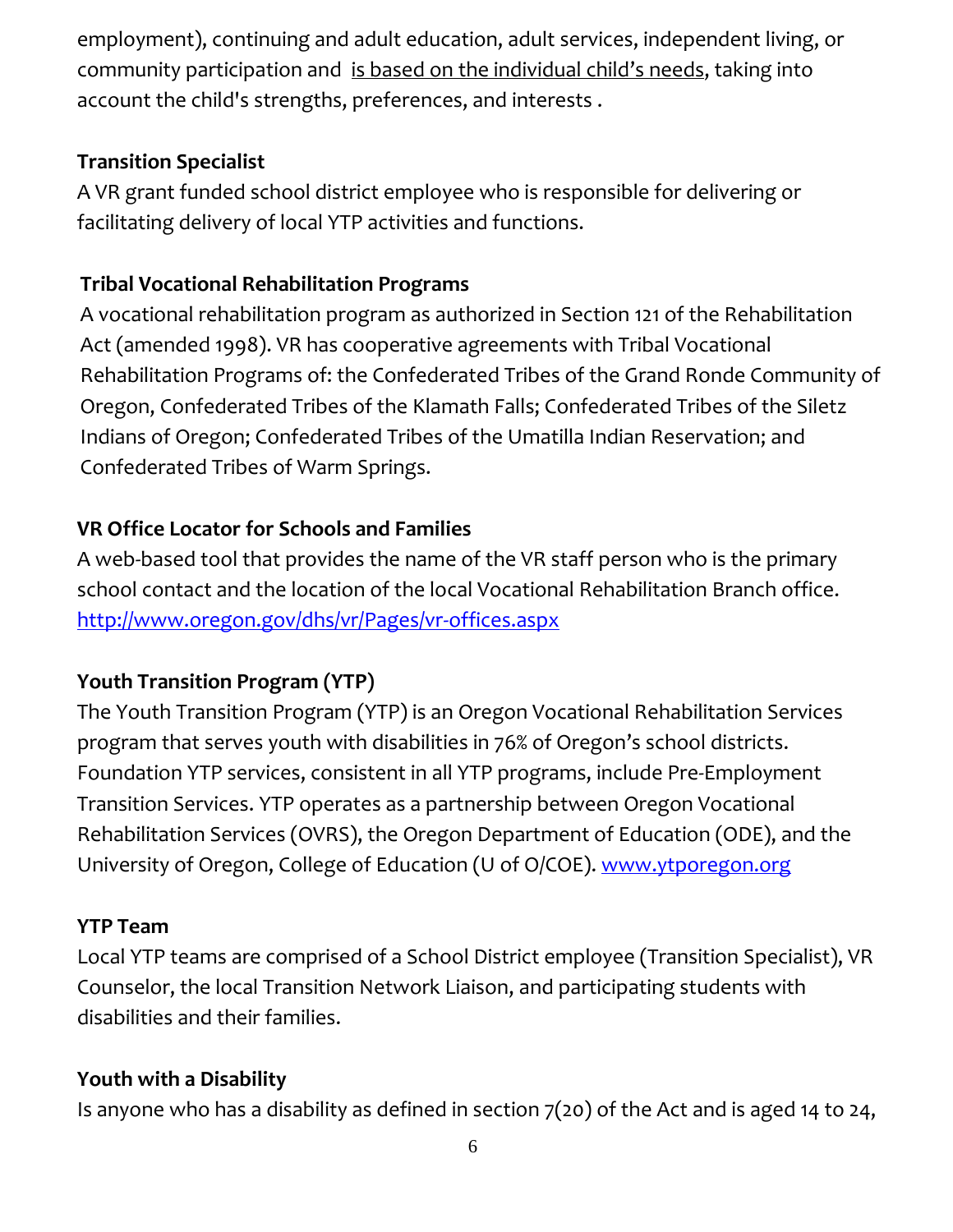regardless of whether they are in school. All students with disabilities meet the definition of a youth with a disability, but not all youth with disabilities satisfy the definition of a student with a disability.

## **References**

 **Code of Federal Regulations** currently found in proposed WIOA regulations, released 4/15/15. <http://www.doleta.gov/wioa/>

361.5 Applicable definitions

(42) Pre-employment transition services

(51) Student with a disability

(55) Transition services

(59) Youth with a disability

361.22 Coordination with education officials

361.46 Content of the individualized plan for employment

361.48 Scope of vocational rehabilitation services for individuals with disabilities

- (a) Pre-employment transition services
- (b) Services for individuals who have applied for or been determined eligible for vocational rehabilitation services

361.49 Scope of vocational rehabilitation services for groups of individuals with disabilities

363.1, 3, 4; and 363.54, 55 Supported Employment Services Program

- **Developmental Disabilities Policy Transmittal 15-011:** ODDS Employment Services for Transition Age Individuals and Youth while Special Education and Related Services Remain Available under IDEA, released 3/27/15. <http://www.dhs.state.or.us/policy/spd/transmit/pt2015.htm>
- **Executive Order 15-01**: Providing Employment Services to Individuals with Intellectual and Developmental Disabilities.
- **Executive Order 96-30:** State/Tribal Government to Government Relations.
- **Individuals with Disabilities Education Act (IDEA):** Implementing regulations, released 8/3/06. [http://idea.ed.gov](http://idea.ed.gov/)
- **Workforce Innovation and Opportunities Act (WIOA)**; proposed regulations, released 4/15/15. <http://www.doleta.gov/wioa/>